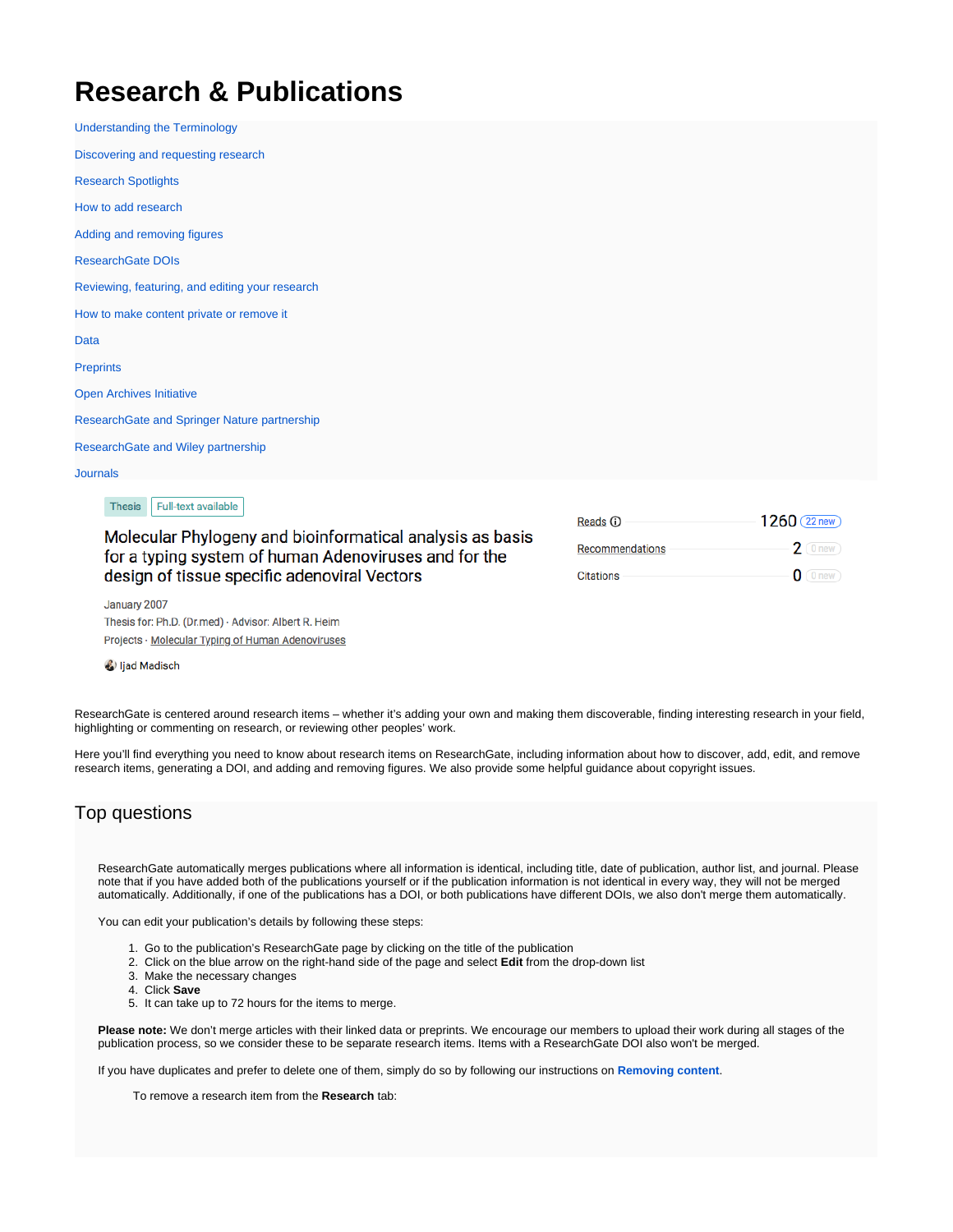|                         | Decision support tools for batch pulping |
|-------------------------|------------------------------------------|
| Article<br>Jun 2016     |                                          |
| <b>Thomas Anderson</b>  |                                          |
| <b>Upload full-text</b> | Add to project Add resources             |
|                         |                                          |
|                         | Edit                                     |
|                         | <b>Report issue</b>                      |
|                         | Remove                                   |
|                         |                                          |
|                         |                                          |

- 1. Go to your **Research** tab
- 2. Scroll down to the research item
- 3. Click on the arrow next to **Add resources**
- 4. Select **Remove**
- 5. Select the relevant option
- 6. Select your reason for removing
- 7. Proceed by clicking the relevant button.

**Please note:** If you didn't create the publication page, you will not have the option to remove it from ResearchGate entirely. You can, however, remove it from your profile.

**Please note:** Research items with a ResearchGate DOI attached cannot be edited. Instead, you should remove the research item completely, reupload it with the correct details and then generate a new DOI for it. A DOI is a unique identifier - therefore any edits after its creation render the DOI invalid.

If your research item does not have a ResearchGate DOI, you can edit your publication's details by following these steps:

- 1. Go to the item's ResearchGate page by clicking on the title of the research item
- 2. Click on the blue arrow below and to the right of the title and select **Edit** from the drop-down list
- 3. Make the necessary changes

4. Click **Save**.

Or:

1. Go to your Research tab and click on the arrow below and to the right of the title and select **Edit** from the drop-down list.

2. Make the necessary changes

3. Click **Save**.

Please note: Certain types of publications cannot be changed to other types, like **Data**, or **Research**. These must be removed and re-uploaded as the correct type.

To edit author names:

1. Edit the **Authors** field as appropriate

2. Update the author information and click **Request changes** or **Save**.

If you are the creator of the publication and the sole claimant, you can modify the authors of your publication instantly, otherwise, these changes will be reviewed manually and can take some time.

ResearchGate makes it easy for you to add all types of research and publications to your profile. Click the large blue box at the top right of any



ResearchGate page **and then select the applicable publication type from the drop-down menu.** 

Once you've added your publications and research to your profile, they'll be listed under your **[Research](https://www.researchgate.net/go.Profile.contributions.html)** tab.

While citations using standard citation styles are usually extracted accurately on ResearchGate, there are some instances where they cannot be extracted – for example, for full-text PDFs that have been created from scanned hard copies. PDF as a format is not particularly standard, and therefore creating algorithms to extract this information is an ongoing process, with varying levels of success. Please also note that citations that do not have complete metadata (publication date, journal, abstract) may not be included in your citation counts, as this is important information when it comes to matching citations to publications correctly. Additionally, if the citing paper is not on ResearchGate, this can also hinder our efforts to add the citation. Our citation data is regularly updated and we are working hard to improve how we extract and match citations.